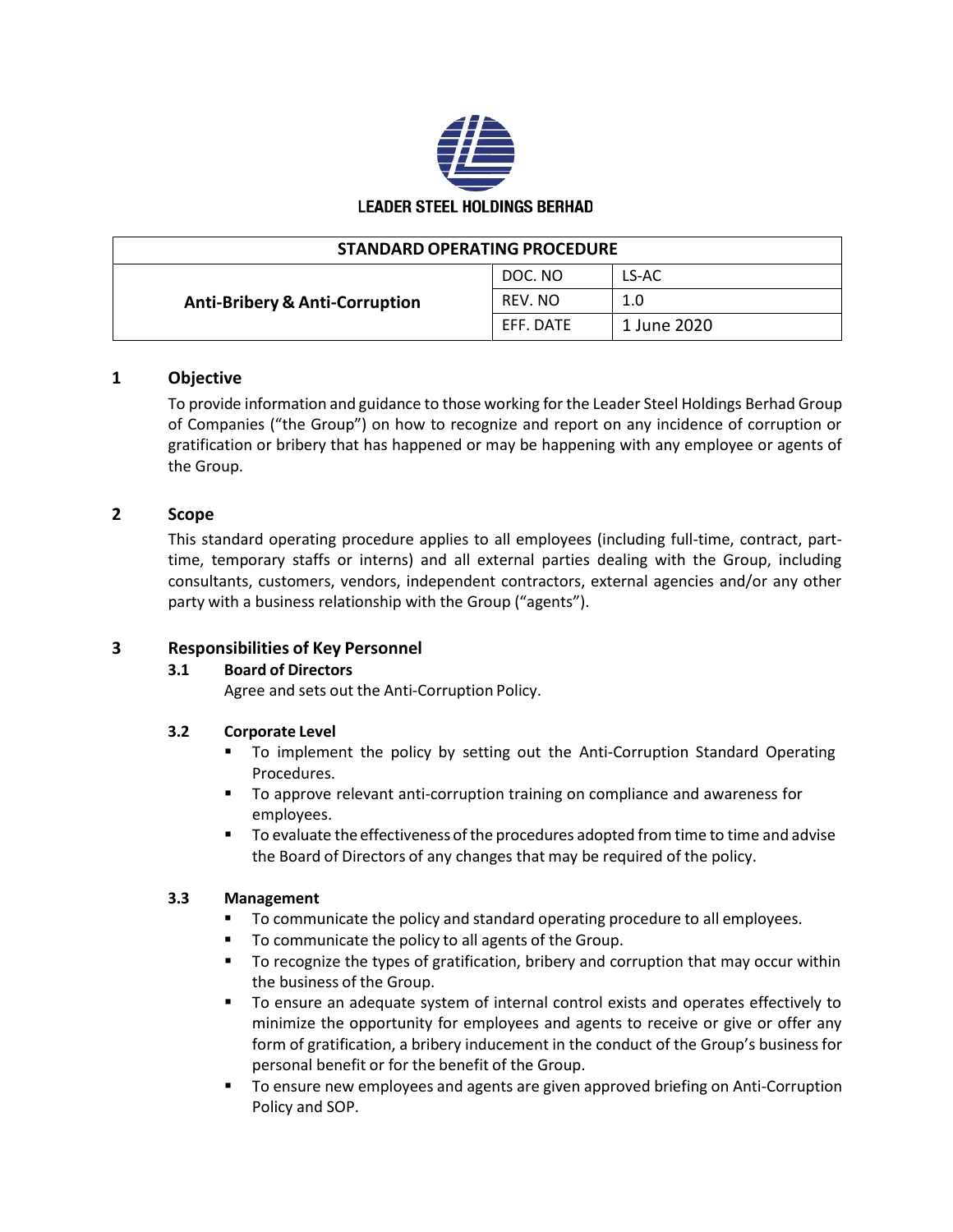# **3.4 Employees**

- To act ethically and with integrity at all times especially when he or she is representing the Group.
- To report any incidence of gratification, bribery or corruption to the person specified in Section 7 below as soon as the employee has knowledge or becomes aware of such incidence.
- To not give, agree to give, promise or offer to or accept from any person/party, any form of gratification or bribery either voluntarily or when asked to do so in the conduct of the Group's business for personal benefit or for the benefit of the Group.

# **4 Forms of Corruption**

# **4.1 Bribery**

Bribery is an inducement or reward offered, requested, promised or provided with the intent to obtain or retain any commercial, contractual, regulatory, business or personal advantage in the conduct of business for the Group. Hence, the employees shall not:

- give, agree to give, promise, or offer to any person/party any gratification payment, gift, hospitality or other benefit with the intent that a business or advantage will be received or retained in return, or to reward any business received or retained.
- accept any offer from any person/party that he/she knows or suspects, is made with the intent that the Group will provide or retain a business or advantage for that person/party or any other person/party.
- give, agree to give, promise or offer any gratification to a government official in any country to facilitate or speed up a routine or necessary procedure.
- threaten or retaliate against any person/party who refuses to offer or declines any form of gratification or bribery or who has raised concerns about possible bribery or corruption.

Bribes can take many forms, for example:

- money (or cash equivalent such as shares)
- unreasonable gifts, entertainment or hospitality
- **kickbacks**
- **■** unwarranted rebates or excessive commissions (e.g. to sales agents or marketing agents)
- unwarranted allowances or expenses
- "facilitation" payments
- political or charitable contributions
- uncompensated use of the Group's services or facilities; or
- anything else of value.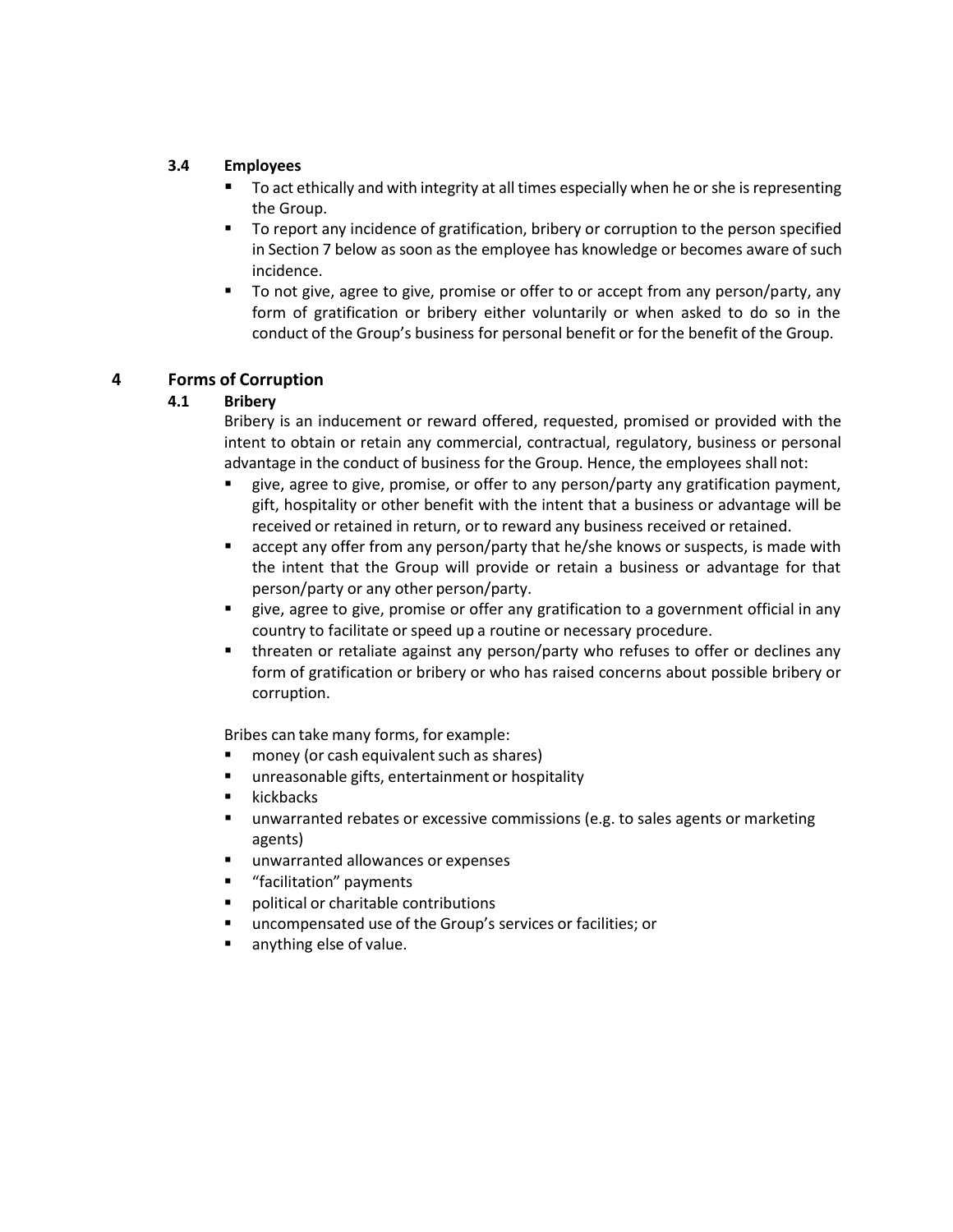#### **4.2 Gifts and Hospitality**

Giving or receiving gifts or hospitality is often an important part of maintaining and developing business relationships. However, all gifts and hospitality should be for a genuine purpose, reasonable and given in the ordinary course of business.

Lavish, unreasonable gifts or hospitality, whether given or received are unacceptable as they can create the impression that the Group is trying to obtain or receive or retain favorable business treatment or advantage by providing individuals with personal benefits.

Gifts must be of an appropriate type and value depending on the circumstances and taking account of the reason for the gift. Gifts must not include cash or cash equivalent or be given in secret.

#### **4.3 Facilitation Payments or Kickbacks**

The Group and its service providers should not make, nor accept, facilitation payments or "kickbacks" of any kind. Facilitation payments are unofficial payments, no matter how small, made to public official in order to secure, expedite actions or increase the speed at which they do their job. All employees and service providers must avoid any activity that might lead to, or suggest, that a facilitation payment or kickback is made or accepted by the Group.

#### **4.4 Charitable Contribution and Sponsorship**

The Group will have to ensure that donations to charities and other recipients are not disguised illegal payments to public officials in violation of the Malaysian Anti-Corruption (Amendment) Act 2018 ("MACCA 2018") or other applicable anti-bribery and corruption laws. The following guidelines should be followed before making a donation to a charitable entity or a donation under its social development programs.

- The donation should generate publicity or goodwill for the Group and/or demonstrate the Group's commitment to the community.
- The donation must not be related to, dependent on, or made in order to win or influence a business deal or decision or advantage.
- The donation must be given directly to the relevant charity or organization and not to an individual.

#### **4.5 Record Keeping**

The Group's books and records must accurately and properly reflect the nature and purpose of any payments made or received, and the nature of any transactions entered into. The Group should:

- keep financial records and have appropriate internal controls in place which will evidence the business reason for any payments made to third parties.
- ensure that all expense claims relating to hospitality, gifts, or expenses incurred are submitted and specifically record the reason for the expenditure.
- prepared and maintained with strict accuracy and completeness for all accounts, invoices, and other similar documents and records related to dealings with Third Parties.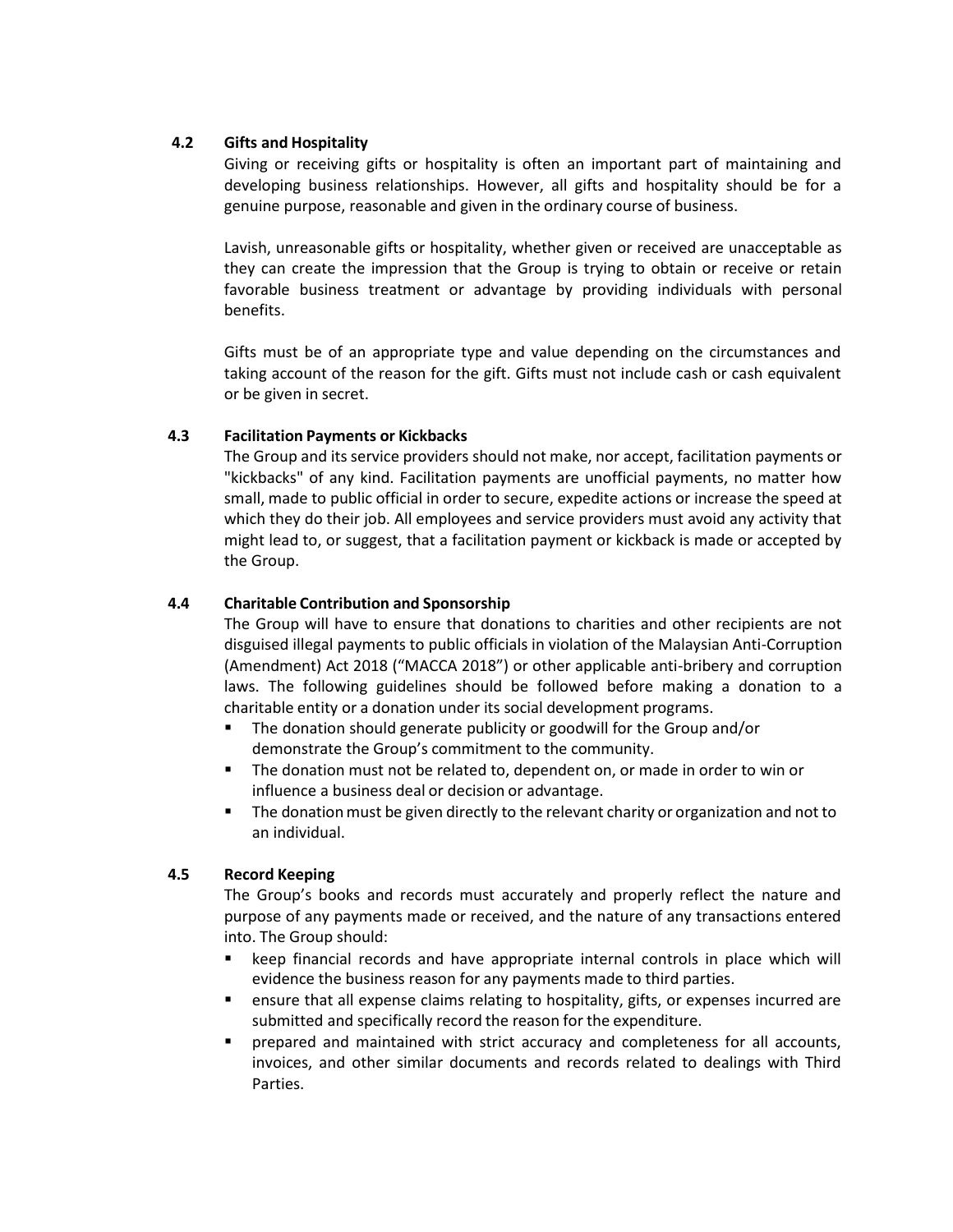# **5 Dealing with Third Parties**

The Group expects all Third Parties, including vendors, suppliers, customers & contractors doing business with the Group to approach issues of bribery and corruption in a manner that is consistent with the principles set out in this Policy. The Group requires all Third Parties to cooperate and ensure compliance with these standards to continue the business relationship.

All vendors, suppliers, customers & contractors are required to sign off the Anti-Bribery, Anti-Corruption Declaration form in fight against Anti-Bribery, Anti-Corruption and uphold greater Transparency.

# **6 Raising Concern**

All employees are encouraged to raise genuine concerns about possible improprieties in the conduct of the Group's business, whether in matters of financial reporting or other operational or non-operational irregularities or malpractices, at the earliest opportunity in an appropriate way. If any employee believes reasonably and in good faith that bribery and corruption practices or activities exist in the workplace, then he/she should report this immediately to his/her line manager or to the most senior person in the factory or department.

However, if for any reason he/she is reluctant to do so, then he/she should report his/her concern in writing by email or speak in confidence to either the of the following individual:

Executive Director – Jane Goh (email: corporate@leadersteel.my) Address: Wisma Leader Steel Plot 85, Lorong Perusahaan Utama Kawasan Perusahaan Bukit Tengah 14000 Bukit Tengah Pulau Pinang

#### **7 Reporting and Investigation**

The Group will investigate any report made internally or via verbally. All reports will be handled confidentially. The investigation will document all relevant facts, including persons involved, times and dates.

Employees who raised concerns will be contacted if any further assistance is required and will be informed of who is handling the matter. Employees' identities will not be disclosed without prior consent. Where concerns cannot be resolved without revealing the identity of the employee raising the concern, the Group will enter into dialogue with the employee concerned as to whether and how it can proceed.

Recommended actions will be taken in light of the outcome of the investigation, including disciplinary steps where appropriate, action to correct any behavior in breach of this policy or other unfavorable treatment connected with raising a concern.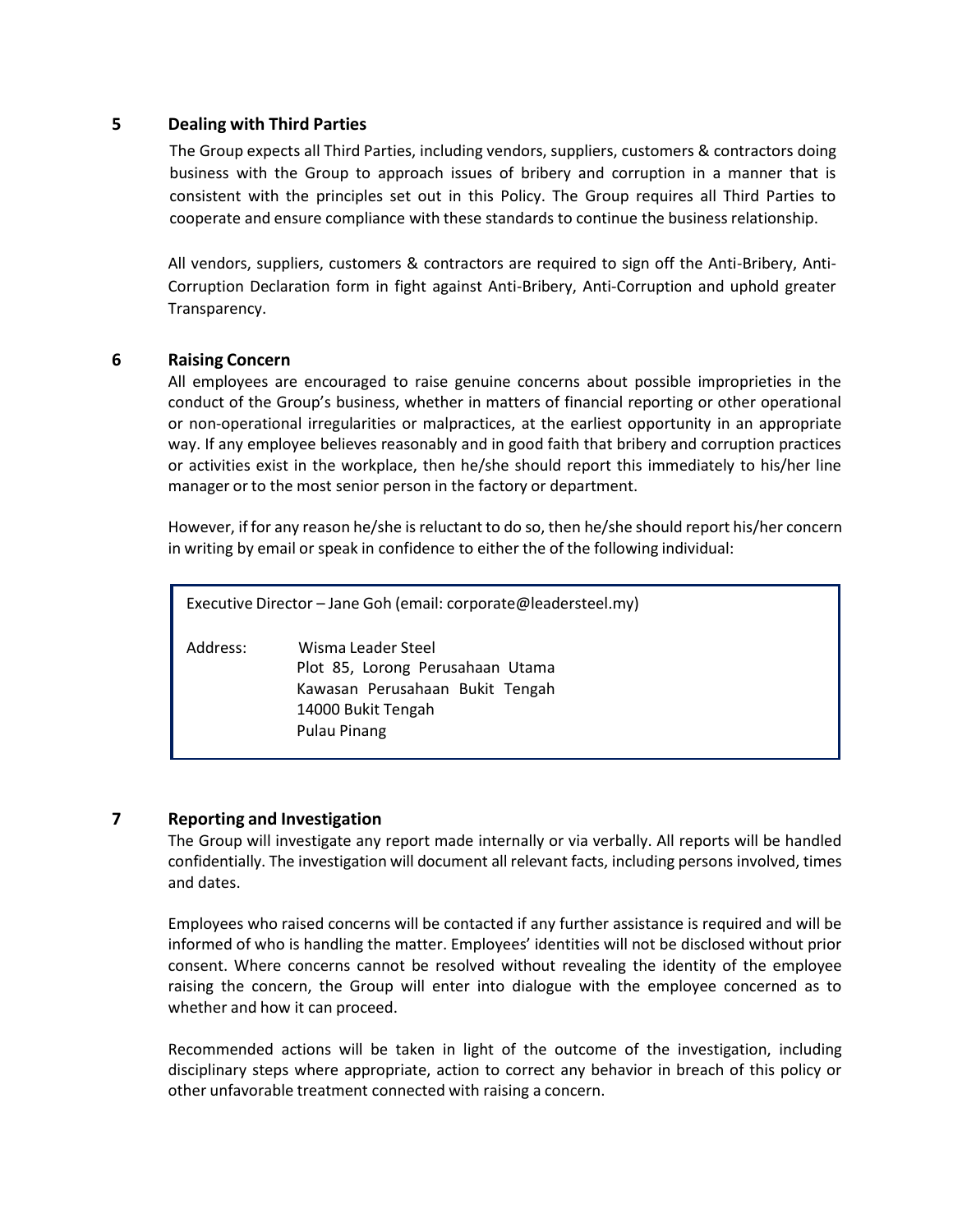# **7.1 Reporting and Investigating Procedure (Flow Chart)**

Anyone with knowledge of a bribery/corrupt incident that has happened, is happening or about to occur.

**↓**

**↓**

**↓**

Report to Immediate Superior.

If she/he does not want to report to her/his Superior, then she/he is to report to the designated person under the Whistleblowing Policy.

The person to contact is: Executive Director – Jane Goh (email: corporate@leadersteel.my)

**↓** Incident is investigated and reported to the CEO or to the Audit Committee Chairman.

**↓**

**↓**

Decision is made by either the CEO or the Audit Committee Chairman.

# **↓**

Action is taken as directed by the CEO or the Audit Committee Chairman. This may include reporting it to the MACC or to the Police.

**↓**

Communicate the actions taken to the CEO or Audit Committee Chairman.

Incident is documented and kept for record purposes and as evidence of management's actions taken upon a report received.

**↓**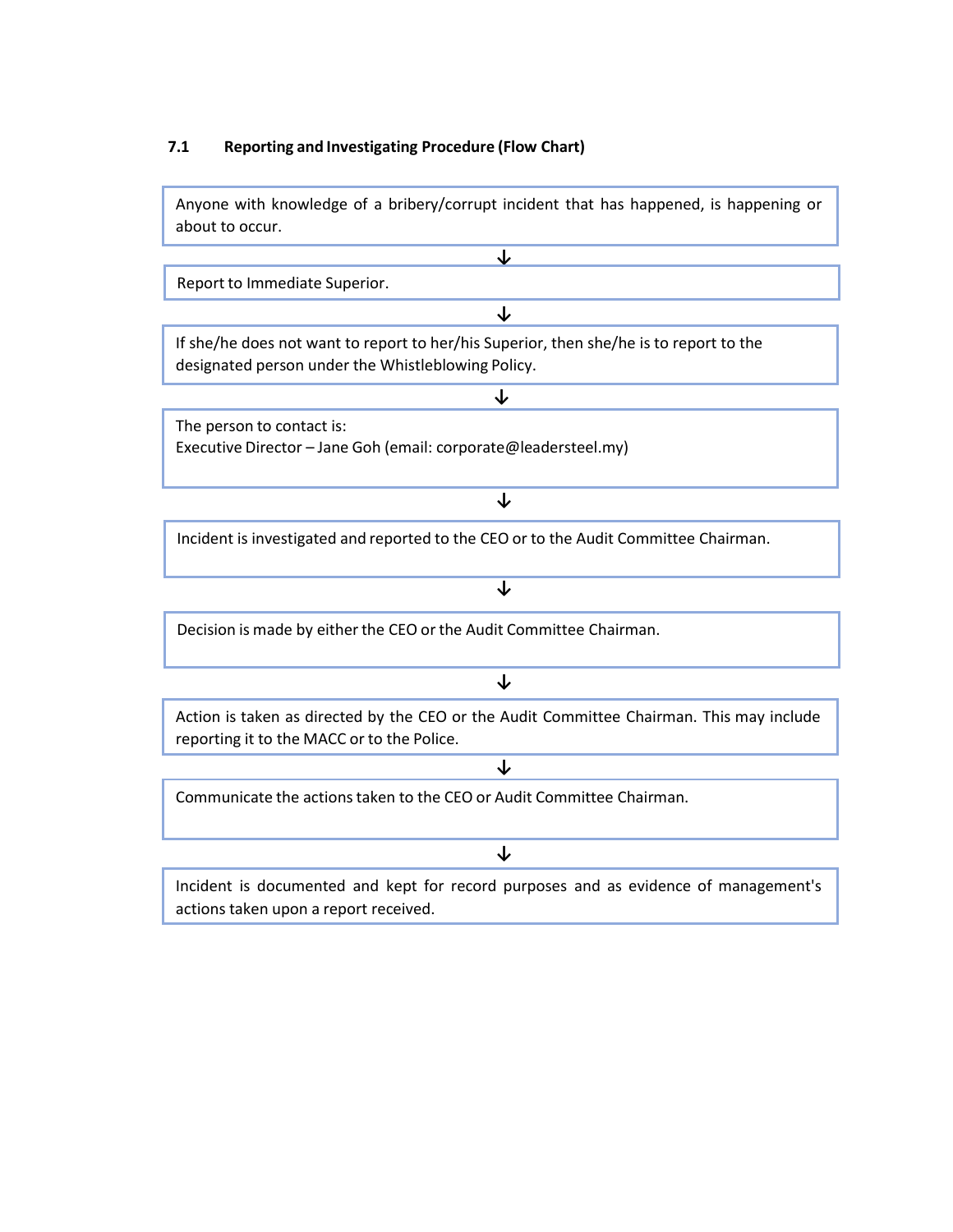#### **8 Training**

Training on awareness of this Anti-corruption policy and standard operating procedures and its compliance forms part of the induction process for all new employees, officers and directors. All employees, officers and directors shall receive relevant training on how to implement and adhere to this policy. All employees, officers and directors will be required to sign a copy of the said Policy as an acknowledgement that they understand and will adhere to it.

Agents or representatives of the Group who are consultants, independent contractors, external agencies or any other party with a business relationship with the Group will be informed of this Anti-Corruption Policy. They will be required to sign a copy of the said Policy as an acknowledgement that they understand and will adhere to it. All agents or representatives will be informed whenever significant changes are made to this Policy.

# **9 Consequence of non-compliance**

Employees who breach this policy will face disciplinary action, inclusive of termination of employment. Further legal action may be pursued by the Group in the event that the Group's interests had been harmed as a result of the said non-compliance. The Group may notify the relevant authority in the event of a discovery of any bribery or corruption incidents and will cooperate to the extent allowable by law to the said relevant authority.

# **10 Monitoring and Review**

The Group monitors the effectiveness and reviews the implementation of this Policy at appropriate intervals, considering its suitability, adequacy and effectiveness. Any improvement identified is made as soon as possible. Internal control systems and procedures are also subject to regular reviews to provide assurance that they are effective in countering any risks of corruption.